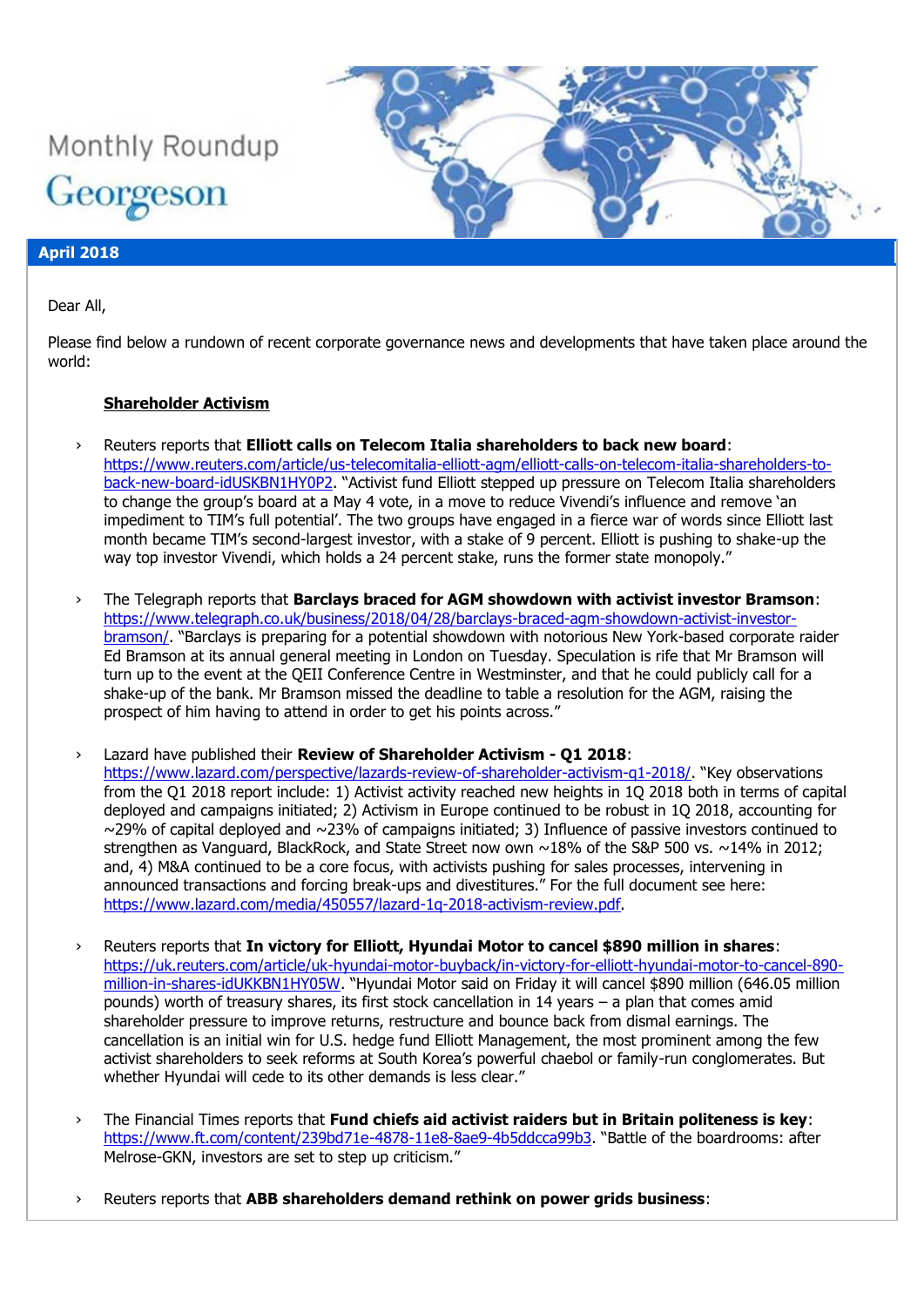[https://www.reuters.com/article/us-abb-results-shareholders/abb-shareholders-demand-rethink-on-power](https://www.reuters.com/article/us-abb-results-shareholders/abb-shareholders-demand-rethink-on-power-grids-business-idUSKBN1HO1HY)[grids-business-idUSKBN1HO1HY](https://www.reuters.com/article/us-abb-results-shareholders/abb-shareholders-demand-rethink-on-power-grids-business-idUSKBN1HO1HY). "ABB faces renewed shareholder demands to break up its sprawling business empire and to start by ditching its struggling power grids division. The power and automation company reports first-quarter figures on Thursday, with investors braced for another tepid performance from power grids – its largest but least profitable division, which it decided to keep in 2016. Concerned by weak share performance since then, investors say ABB should simplify operations ranging from industrial plugs and fittings to electric motors for ships and factories."

- › Bloomberg reports that **The Family Office World Grapples With How to Confront Big Corporations**: [https://www.bloomberg.com/news/articles/2018-04-12/the-family-office-world-grapples-with-confronting](https://www.bloomberg.com/news/articles/2018-04-12/the-family-office-world-grapples-with-confronting-big-corporations)[big-corporations](https://www.bloomberg.com/news/articles/2018-04-12/the-family-office-world-grapples-with-confronting-big-corporations). "So should private wealth embrace shareholder engagement and even shareholder activism? Why are few foundations or billionaires with strong values using their public stockholdings to push for change? Such questions are drawing the attention of wealthy people and family foundations across the country, particularly after the Ford Foundation announced last year that it would devote up to \$1 billion of its \$12 billion portfolio to investments that would make the endowment money while also advancing its social justice mission."
- › Reuters reports that **In Italy, activist investors find a happy hunting ground**:

[https://www.reuters.com/article/us-markets-italy-activism/in-italy-activist-investors-find-a-happy-hunting](https://www.reuters.com/article/us-markets-italy-activism/in-italy-activist-investors-find-a-happy-hunting-ground-idUSKBN1H51SR)[ground-idUSKBN1H51SR](https://www.reuters.com/article/us-markets-italy-activism/in-italy-activist-investors-find-a-happy-hunting-ground-idUSKBN1H51SR). "Once a gentile club that resolved its problems in quiet, behind closed doors, corporate Italy is increasingly becoming prey for activist shareholders. North American and British investors, who favor more aggressive investment styles, have been steadily building their presence in Italy as its cosy network of cross-shareholdings has broken down following the global financial crisis. Anglo-Saxon funds own 60 percent of the blue chip Italian stock market held by investors according to Borsa Italiana — itself part of the London Stock Exchange Group."

#### **Europe…**

› Responsible Investor reports that the **European Parliament proposes amendments as it finalises response to EU Action Plan on Sustainable Finance**: [https://www.responsible](https://www.responsible-investor.com/home/article/ep/)[investor.com/home/article/ep/](https://www.responsible-investor.com/home/article/ep/). "The European Parliament's Committee on Economic and Monetary Affairs (ECON) is reaching the final stages of its Report on Sustainable Finance, spearheaded by UK Green MEP Molly Scott Cato as rapporteur. The non-legislative initiative is intended to share the European Parliament's position as one of the EU's law-making institutions. It follows the European Commission's proposed legislative measures in its Action Plan on Financing Sustainable Growth in the EU, released on March 8."

#### **…and beyond**

- › Bloomberg reports that **Big Investors Push Harder for More Women Directors**: [https://www.bloomberg.com/news/articles/2018-04-19/investors-prepare-to-flex-muscle-in-support-of](https://www.bloomberg.com/news/articles/2018-04-19/investors-prepare-to-flex-muscle-in-support-of-women-on-boards)[women-on-boards](https://www.bloomberg.com/news/articles/2018-04-19/investors-prepare-to-flex-muscle-in-support-of-women-on-boards). "Emboldened by last year's successful campaigns against excessive executive pay, some of the world's biggest investors are shifting their focus to women – or the lack thereof – on corporate boards."
- › The Financial Times argues that **Corporate clemency for bosses is bad for capitalism**: <https://www.ft.com/content/ca27ddd4-44a5-11e8-93cf-67ac3a6482fd>. "Boards have wider duties than simply to protect a company's share price."

› The World Bank has published a report entitled **Incorporating environmental, social and governance factors into fixed income investment**: [http://www.worldbank.org/en/news/feature/2018/04/19/incorporating-environment-social-and-governance](http://www.worldbank.org/en/news/feature/2018/04/19/incorporating-environment-social-and-governance-esg-factors-into-fixed-income-investment)[esg-factors-into-fixed-income-investment](http://www.worldbank.org/en/news/feature/2018/04/19/incorporating-environment-social-and-governance-esg-factors-into-fixed-income-investment). "The main findings of the report include that a growing body of research shows that Environmental, Social and Governance (ESG) factors are material credit risk for fixed income investors. The evidence suggests that incorporating ESG into fixed income investing should be part of the overall credit risk analysis and should contribute to more stable financial returns. It also dispels the myth that incorporating ESG means having to sacrifice financial returns. ESG investing is increasingly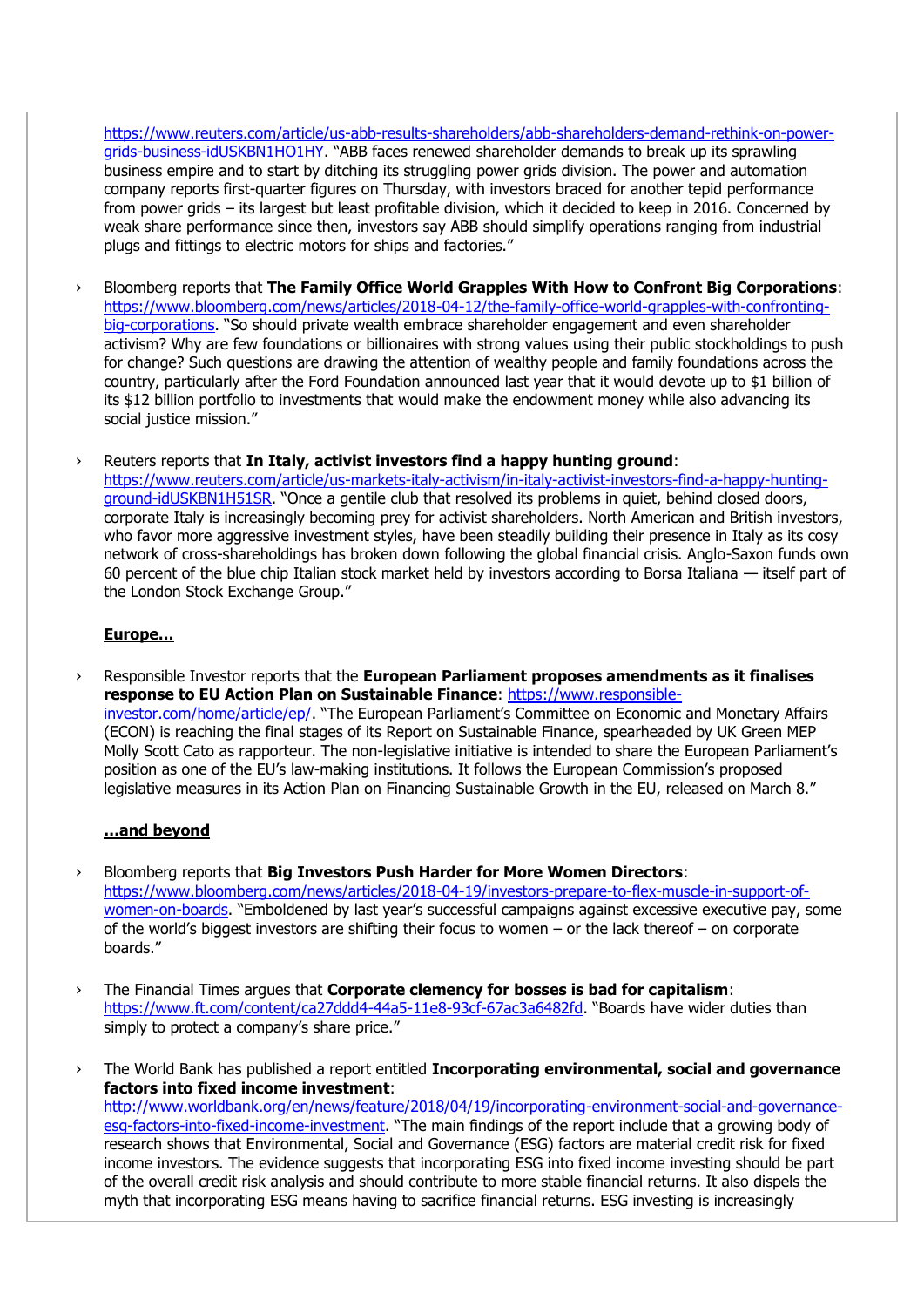becoming part of the mainstream investment process for fixed income investors, as opposed to a specialist, segregated activity, often confined to green bonds." For the full document see here: [http://documents.worldbank.org/curated/en/913961524150628959/Incorporating-environmental-social-and](http://documents.worldbank.org/curated/en/913961524150628959/Incorporating-environmental-social-and-governance-factors-into-fixed-income-investment)[governance-factors-into-fixed-income-investment.](http://documents.worldbank.org/curated/en/913961524150628959/Incorporating-environmental-social-and-governance-factors-into-fixed-income-investment)

› The Financial Times reports **Looking to make the big bucks in banking? Go west**: <https://www.ft.com/content/a2787cbe-44bc-11e8-803a-295c97e6fd0b>. "Outsized pay in US has persisted despite humbling bailouts of global financial system."

## **UK**

- › The Financial Times reports about **The 11 investor revolts to watch for this AGM season**: <https://www.ft.com/content/0d6e4d5a-4256-11e8-93cf-67ac3a6482fd>. "From pay to gender diversity, shareholders are planning a series of protests."
- › The Guardian reports that **Persimmon investors revolt against chief's 'excessive' £75m bonus**: [https://www.theguardian.com/business/2018/apr/25/persimmon-investors-revolt-bonus-pay-vote.](https://www.theguardian.com/business/2018/apr/25/persimmon-investors-revolt-bonus-pay-vote) "Persimmon shareholders have revolted against the 'grossly excessive' and 'totally and utterly unjustifiable' £75m bonus handed to the housebuilder's chief executive, Jeff Fairburn. Several shareholders took to their feet at Persimmon's annual meeting in York on Wednesday to express their outrage at the 'enormous sums' awarded to Fairburn and other senior managers at Britain's second biggest housebuilder. Some 64% of shareholders failed to support the huge payout and just 36% voted in favour of the housebuilder's remuneration policy in one of the biggest expressions of investor frustration in recent years. However, despite huge investor anger the pay policy was approved because nearly a third of shareholders abstained from the vote and of those who voted, 51.5% cast in favour and 48.5% against."
- › The Financial Times reports that **Weir investors in overwhelming vote for executive pay reform**: <https://www.ft.com/content/ffa3e6a6-4969-11e8-8ae9-4b5ddcca99b3>. "Decisive result is biggest test yet of UK shareholder willingness to move on from LTIPs." Additionally, the Financial Times reports that **'Get rich quick' executive pay deals under threat**: [https://www.ft.com/content/30abb36c-3805-11e8-8b98-](https://www.ft.com/content/30abb36c-3805-11e8-8b98-2f31af407cc8) [2f31af407cc8](https://www.ft.com/content/30abb36c-3805-11e8-8b98-2f31af407cc8). "Melrose under fire for paying four of its executives pay packages of at least £42m each."
- › Sky News reports that **Sorrell pay cut by 70% to £13.9m in final year at WPP**: <https://news.sky.com/story/sorrell-pay-cut-by-70-to-139m-in-final-year-at-wpp-11348747>. "Sir Martin Sorrell took home 70% less in pay and other awards last year, ahead of his abrupt resignation from WPP this month amid personal misconduct allegations. The FTSE 100 company's annual report showed Sir Martin received a total of £13.9m in 2017 – down from £48.1m the previous year and £70.4m in 2015. The world's largest advertising agency, which Sir Martin founded and built up over 32 years, said the reduction in his awards represented adjustments to the company's long-term share incentive scheme, which had been demanded by shareholders."
- › The Investment Association has announced that **1 in 10 FTSE 350 companies fall short on gender diversity targets**: [https://www.theinvestmentassociation.org/media-centre/press-releases/2018/1-in-10](https://www.theinvestmentassociation.org/media-centre/press-releases/2018/1-in-10-ftse-350-companies-fall-short-on-gender-diversity-targets.html) [ftse-350-companies-fall-short-on-gender-diversity-targets.html](https://www.theinvestmentassociation.org/media-centre/press-releases/2018/1-in-10-ftse-350-companies-fall-short-on-gender-diversity-targets.html). "The Investment Association (IA) and the Hampton-Alexander Review have written to 35 FTSE 350 companies with low female representation at leadership level, calling for change. 14 companies in the FTSE 100 have been singled out. Companies in the FTSE 100 who have all-male Executive Committees, such as BP and Smurfit Kappa Group, and companies whose combined Executive Committees and Direct Reports have low proportions of women, such as Persimmon and TUI, have been asked to explain their poor gender balance and what steps they are taking to move towards the targets as set out in the Hampton-Alexander Review." Additionally, the Financial Times reports **Legal & General targets companies over gender balance**: <https://www.ft.com/content/f3f7556c-4190-11e8-803a-295c97e6fd0b>. "Big UK investor to vote against chairs if their boards are less than 25% female."
- › The Financial Times reports that **Grant Thornton exits audit market for big UK companies**: <https://www.ft.com/content/c7f1036c-326f-11e8-b5bf-23cb17fd1498>. "Firm cites Big Four dominance in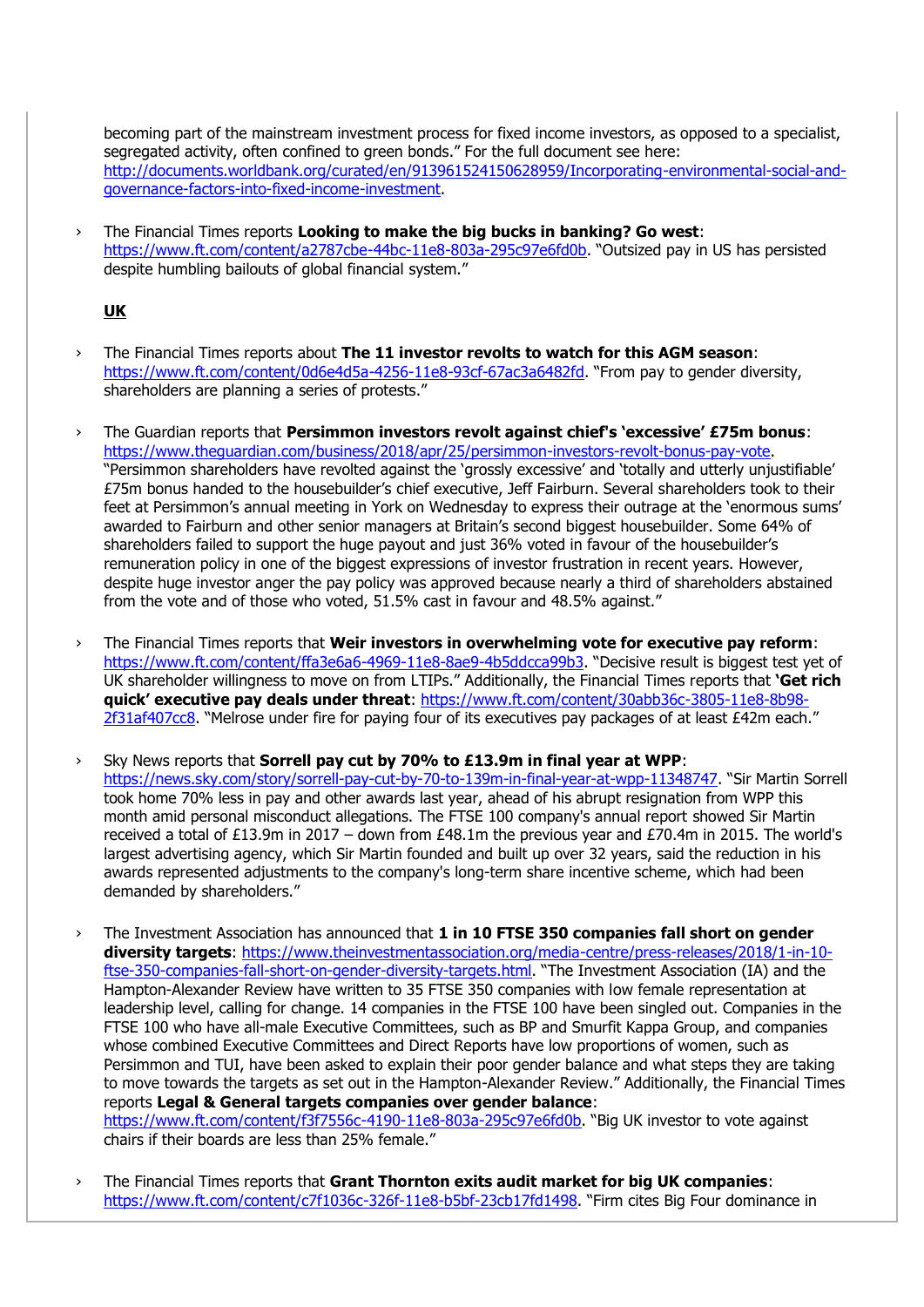decision that will add pressure on authorities to intervene."

- › The Department for Business, Energy & Industrial Strategy has announced that **Government launches review of audit regulator**: [https://www.gov.uk/government/news/government-launches-review-of-audit](https://www.gov.uk/government/news/government-launches-review-of-audit-regulator)[regulator](https://www.gov.uk/government/news/government-launches-review-of-audit-regulator). "The government today (17 April 2018) launched an independent review of the Financial Reporting Council (FRC), the regulator for auditors, accountants and actuaries. The review will be led by Sir John Kingman, who has extensive private and public sector experience. He will be supported by an advisory board which he will convene. The root and branch review, due for completion by the end of 2018, will assess the FRC's governance, impact and powers, to help ensure it is fit for the future. The review aims to make the FRC the best in class for corporate governance and transparency, while helping it fulfil its role of safeguarding the UK's leading business environment."
- › Reuters reports that **Federated Investors takes majority stake in fund manager Hermes**: [https://www.reuters.com/article/us-hermes-m-a-federated-invst/federated-investors-takes-majority-stake-in](https://www.reuters.com/article/us-hermes-m-a-federated-invst/federated-investors-takes-majority-stake-in-fund-manager-hermes-idUSKBN1HK154)[fund-manager-hermes-idUSKBN1HK154](https://www.reuters.com/article/us-hermes-m-a-federated-invst/federated-investors-takes-majority-stake-in-fund-manager-hermes-idUSKBN1HK154). "Federated Investors said on Friday it will take a majority stake in British peer Hermes Fund Managers for 246 million pounds (\$351 million), giving the U.S. asset manager a foothold in the fast-growing field of investing with an eye on factors such as climate change and gender pay equity. The deal with the BT Pension Scheme (BTPS), which owns Hermes, will be funded through a combination of cash and a revolving credit facility and is set to close in the second half of 2018, Federated of Pittsburgh said in a statement."
- › The Financial News reports that **Voting adviser Manifest returns with management buyout**: [https://www.fnlondon.com/articles/uk-voting-adviser-manifest-returns-with-management-buyout-20180405.](https://www.fnlondon.com/articles/uk-voting-adviser-manifest-returns-with-management-buyout-20180405) "Rebranded shareholder adviser plans to invest in a new sustainability service."

#### **France**

Les Echos reports that La rémunération des patrons reste au coeur des assemblées générales **("Executive remuneration remains at the heart of general meetings")**: [https://business.lesechos.fr/directions-generales/gouvernance/conseil-d-administration](https://business.lesechos.fr/directions-generales/gouvernance/conseil-d-administration-surveillance/0301524658024-la-remuneration-des-patrons-reste-au-coeur-des-assemblees-generales-320098.php)[surveillance/0301524658024-la-remuneration-des-patrons-reste-au-coeur-des-assemblees-generales-](https://business.lesechos.fr/directions-generales/gouvernance/conseil-d-administration-surveillance/0301524658024-la-remuneration-des-patrons-reste-au-coeur-des-assemblees-generales-320098.php)[320098.php](https://business.lesechos.fr/directions-generales/gouvernance/conseil-d-administration-surveillance/0301524658024-la-remuneration-des-patrons-reste-au-coeur-des-assemblees-generales-320098.php) (in French). "The AGM season starts this Wednesday with Airbus. Some remunerations are already disputed by the proxy advisors. The Sodexo AGM set the tone. The catering group was the first in the CAC 40 to bring its shareholders together for their AGM. And only the issue of remuneration has given rise to some disputes, including the severance pay of the outgoing boss. On Wednesday, the AGM season will begin in earnest with Airbus. LVMH will have its turn on April 12, then L'Oréal and Vinci on April 17."

› Reuters reports that **Billionaire Bollore anoints son Yannick as new Vivendi chairman**: [https://www.reuters.com/article/us-vivendi-agm/billionaire-bollore-anoints-son-yannick-as-new-vivendi](https://www.reuters.com/article/us-vivendi-agm/billionaire-bollore-anoints-son-yannick-as-new-vivendi-chairman-idUSKBN1HQ2I4)[chairman-idUSKBN1HQ2I4](https://www.reuters.com/article/us-vivendi-agm/billionaire-bollore-anoints-son-yannick-as-new-vivendi-chairman-idUSKBN1HQ2I4). "Vivendi's top investor Vincent Bollore stunned shareholders and board members on Thursday by anointing his son Yannick as chairman only days before the company faces a crucial showdown in Italy." Additionally, Reuters reports that **French tycoon Bollore fights Africa graft allegations in op-ed – JDD**: [https://www.reuters.com/article/us-france-bollore/french-tycoon-bollore](https://www.reuters.com/article/us-france-bollore/french-tycoon-bollore-fights-africa-graft-allegations-in-op-ed-jdd-idUSKBN1HZ0ZB)[fights-africa-graft-allegations-in-op-ed-jdd-idUSKBN1HZ0ZB](https://www.reuters.com/article/us-france-bollore/french-tycoon-bollore-fights-africa-graft-allegations-in-op-ed-jdd-idUSKBN1HZ0ZB). "French billionaire Vincent Bollore on Sunday fought allegations that his family-run group corrupted foreign public officials to win port concessions in West Africa. In a op-ed article entitled 'Should we abandon Africa?' in the weekly Journal du Dimanche (JDD), the businessman said the accusations were not credible and stemmed from 'malicious' and 'false' information spread on local leaders on the continent."

#### **Germany**

- › The Financial Times argues that **Deutsche Bank and VW pay price for shambolic governance**: [https://www.ft.com/content/e19c1114-3f29-11e8-b9f9-de94fa33a81e.](https://www.ft.com/content/e19c1114-3f29-11e8-b9f9-de94fa33a81e) "Shortcomings of two-tier board structure evident at teetering German titans."
- › The Financial News reports that **Deutsche chairman under pressure after 'botched' CEO search**: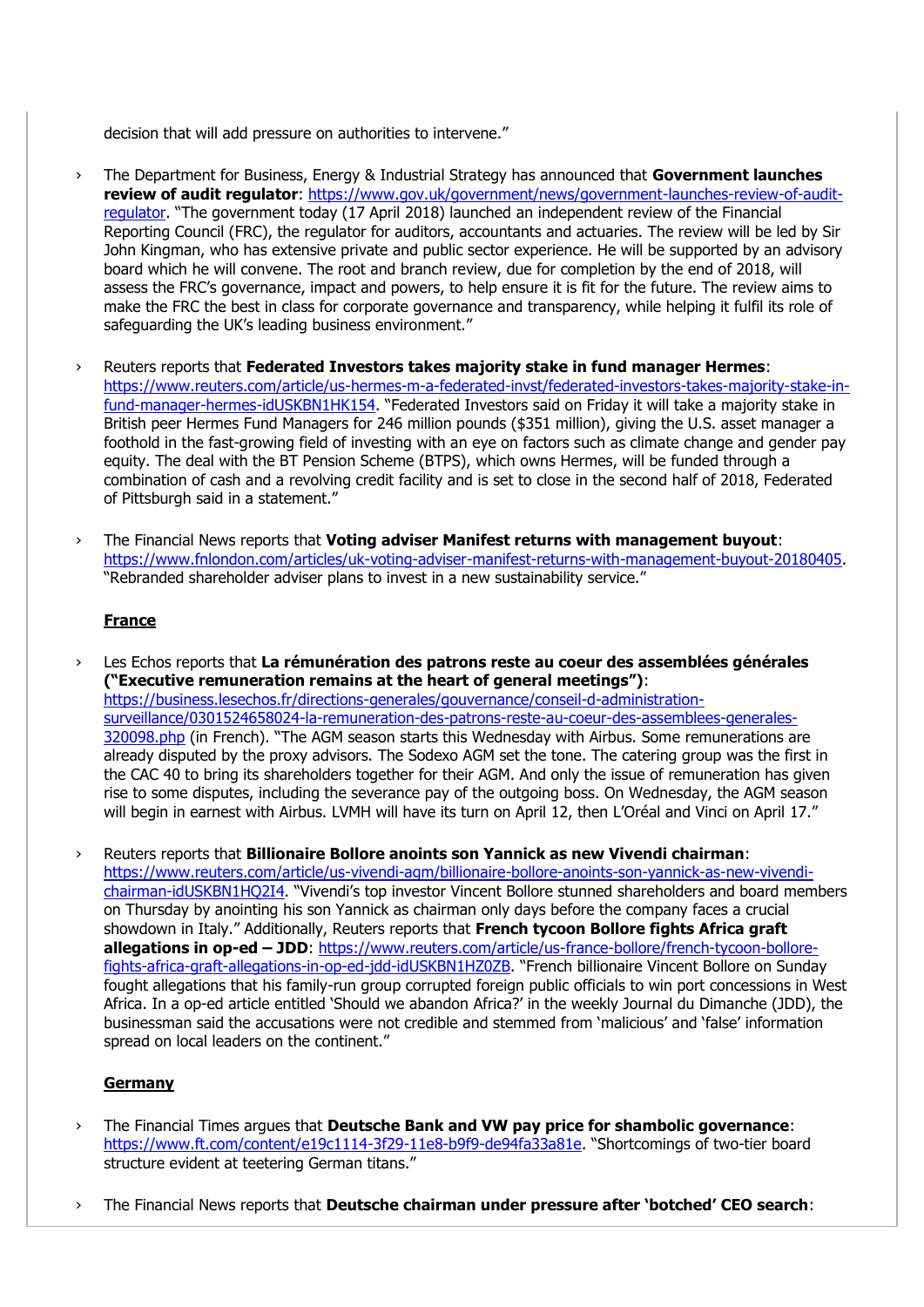[https://www.fnlondon.com/articles/deutsche-chairman-under-pressure-after-botched-ceo-search-20180409.](https://www.fnlondon.com/articles/deutsche-chairman-under-pressure-after-botched-ceo-search-20180409) "Paul Achleitner has come under fire from investors to explain why his strategy to turn around the fortunes of the ailing German bank have failed."

- › The Financial Times reports that **John Cryan's ousting likely to cost Deutsche Bank €7m**: <https://www.ft.com/content/10a83794-3c41-11e8-b7e0-52972418fec4>. "Chief's severance package to cover departure before end of 5-year contract."
- › Handelsblatt Global reports that **Volkswagen's surprise CEO swap may trigger more board departures**: [https://global.handelsblatt.com/companies/volkswagen-surprise-ceo-swap-sparks-backlash-](https://global.handelsblatt.com/companies/volkswagen-surprise-ceo-swap-sparks-backlash-910112)[910112](https://global.handelsblatt.com/companies/volkswagen-surprise-ceo-swap-sparks-backlash-910112). "More VW executives, possibly the CFO, could step down after they were taken by surprise by Herbert Diess' nomination as the carmaker's new boss, Handelsblatt has learned."
- › Reuters reports that **Volkswagen shareholder against reelection of Wolfgang Porsche to board: report**: [https://www.reuters.com/article/us-volkswagen-agm/volkswagen-shareholder-against-reelection-of](https://www.reuters.com/article/us-volkswagen-agm/volkswagen-shareholder-against-reelection-of-wolfgang-porsche-to-board-report-idUSKCN1H812T)[wolfgang-porsche-to-board-report-idUSKCN1H812T.](https://www.reuters.com/article/us-volkswagen-agm/volkswagen-shareholder-against-reelection-of-wolfgang-porsche-to-board-report-idUSKCN1H812T) "A prominent Volkswagen shareholder is urging investors to vote against the reelection of Wolfgang Porsche as a member of the carmaker's supervisory board at its annual general meeting (AGM), a German newspaper reported on Sunday."

## **Netherlands**

- › Het Financieele Dagblad reports that **Heijmans trekt voorstel voor hogere beloning commissarissen in ("Heijmans withdraws the proposal for higher remuneration for the supervisory board")**: <https://fd.nl/ondernemen/1249621/heijmans-haalt-voorstel-hogere-beloning-commissarissen-van-agenda> (in Dutch). "Construction company Heijmans has withdrawn the proposal for a higher remuneration for members of its supervisory board from the agenda of the AGM. The meeting was held last Wednesday. Last Friday a news item was published about the adjusted agenda. 'Feedback from shareholders has shown that further clarification is needed.' The Supervisory Board is reconsidering and will return to the remuneration subject back at the next AGM."
- › Reuters reports that **Ahold Delhaize urged to put poison pill decision to vote**: [https://www.reuters.com/article/ahold-delhaize-shareholders/ahold-delhaize-urged-to-put-poison-pill](https://www.reuters.com/article/ahold-delhaize-shareholders/ahold-delhaize-urged-to-put-poison-pill-decision-to-vote-idUSL5N1RI31K)[decision-to-vote-idUSL5N1RI31K](https://www.reuters.com/article/ahold-delhaize-shareholders/ahold-delhaize-urged-to-put-poison-pill-decision-to-vote-idUSL5N1RI31K). "Dutch-Belgian supermarket operator Ahold Delhaize should put any decision about renewing its poison pill structure to a vote by shareholders, the association for Dutch retail investors (VEB) said on Thursday."

## **Switzerland**

- › The Financial Times argues that the **Sika saga shows instability need not be a hindrance**: <https://www.ft.com/content/7cfea684-4197-11e8-93cf-67ac3a6482fd>. "Swiss group has prospered despite unwanted approach from France's Saint-Gobain."
- › Finanz und Wirtschaft reports that **Orell Füssli: Stimmrechtsberater unterstützen Veraison ("Orell Füssli: Proxy advisors support Veraison")**: [https://www.fuw.ch/article/orell-fuessli-stimmrechtsberater](https://www.fuw.ch/article/orell-fuessli-stimmrechtsberater-unterstuetzen-veraison/)[unterstuetzen-veraison/](https://www.fuw.ch/article/orell-fuessli-stimmrechtsberater-unterstuetzen-veraison/) (in German). "Investor Veraison has apparently received support for its shareholder proposal at the upcoming AGM of Orell Füssli. The proxy advisors ISS and Glass Lewis are supporting the amendment to the agenda, the investor announced on Monday. As announced on 9 April, Veraison calls for the introduction of an opting-up threshold of 34% at the AGM of Orell Füssli. This aims to ensure the equal treatment of all shareholders."
- › Reuters reports that **Credit Suisse shareholder support on compensation improves**: [https://uk.reuters.com/article/credit-suisse-gp-agm-pay/credit-suisse-shareholder-support-on-compensation](https://uk.reuters.com/article/credit-suisse-gp-agm-pay/credit-suisse-shareholder-support-on-compensation-improves-idUKL8N1S4504)[improves-idUKL8N1S4504](https://uk.reuters.com/article/credit-suisse-gp-agm-pay/credit-suisse-shareholder-support-on-compensation-improves-idUKL8N1S4504). "Shareholders showed increased approval for Credit Suisse's management pay on Friday while backing all compensation-related items at the banking group's annual meeting. A year after shareholders railed against high executive pay, investors have been soothed by a change to its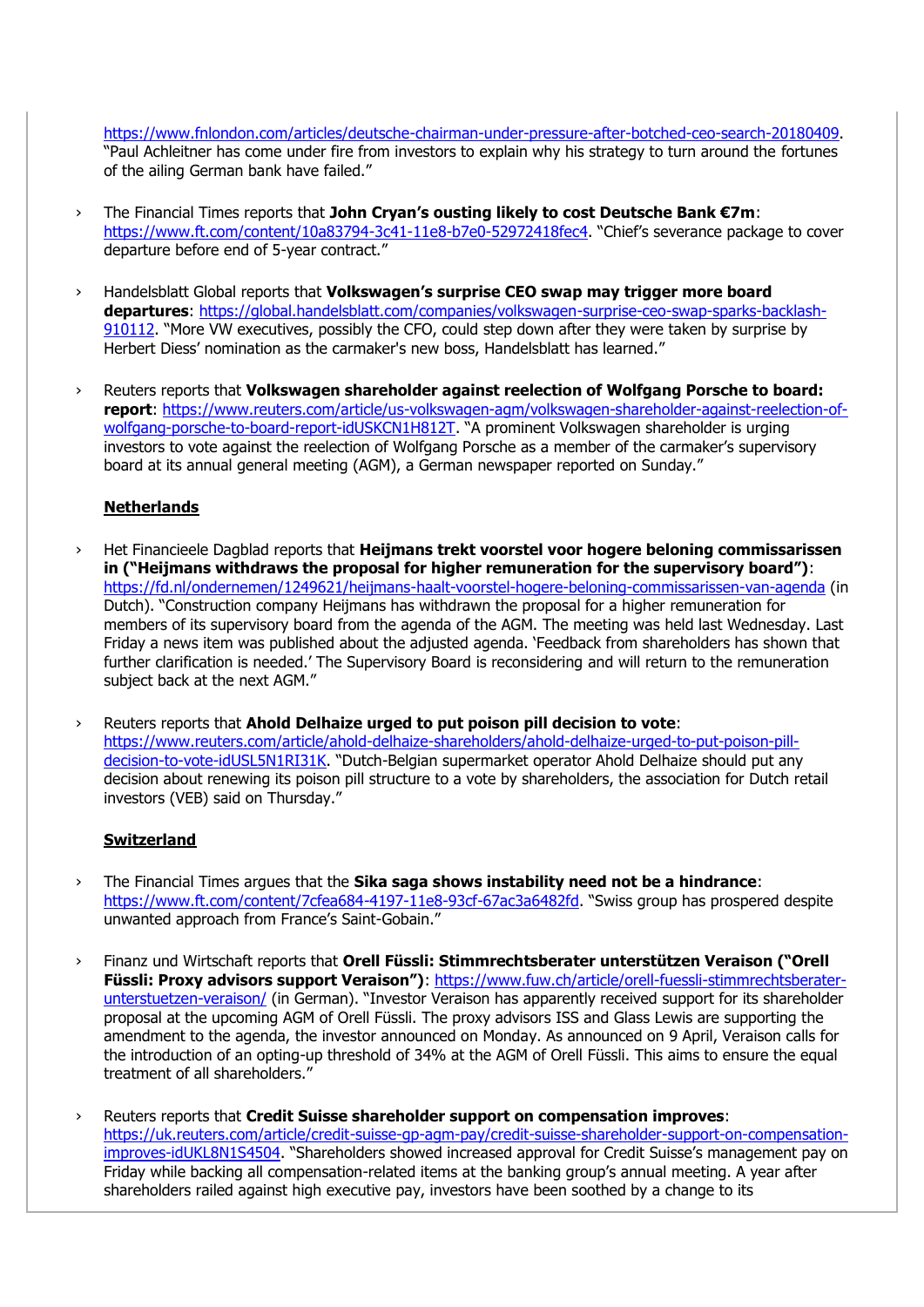compensation scheme and a pickup in its turnaround. Shareholders voted in favour of the bank's 2017 compensation report with 80.8 percent support, up from 57.98 percent the prior year."

› The Financial News reports that **GAM avoids second shareholder rebellion over pay**: <https://www.fnlondon.com/articles/gam-avoids-second-shareholder-rebellion-over-pay-20180426>. "Twofifths of investors voting against Swiss fund manager's latest remuneration report."

#### **United States**

- › The Economist reports about **Voting with your pocket: The proxy-voting season kicks off on Wall Street**: [https://www.economist.com/news/finance-and-economics/21740404-activists-are-using](https://www.economist.com/news/finance-and-economics/21740404-activists-are-using-shareholder-votes-promote-social-agendas-proxy-voting)[shareholder-votes-promote-social-agendas-proxy-voting.](https://www.economist.com/news/finance-and-economics/21740404-activists-are-using-shareholder-votes-promote-social-agendas-proxy-voting) "The annual meetings of America's listed companies, usually held between February and June, have come to constitute "proxy season" – so-called because shareholders need not cast their votes in person. […] Shareholder proposals used to relate mostly to corporate governance – for example, splitting the roles of chairman and chief executive. But in recent years that has changed. Even as the total number of proposals has fallen, the number relating to social and policy issues has crept up. Last year, according to the Manhattan Institute, a think-tank, more than half of those at America's 250 biggest firms related to such matters. An analysis by Institutional Shareholder Services (ISS), a proxy-advisory firm – which advises fund managers on how to vote on proposals – found that of the 459 shareholder proposals submitted by early April this year, many fell under just a few headings: transparency about political spending, climate change, racial and gender diversity, and pay."
- › The Financial Times reports that **Netflix and executives sued over bonus scheme**: <https://www.ft.com/content/8697d052-3de7-11e8-b9f9-de94fa33a81e>. "Shareholder complaint alleges 'rigging' and 'misleading' statements from streaming group."
- › The Wall Street Journal reports that **KPMG Gets Cold Shoulder From GE Shareholders**: [https://www.wsj.com/articles/kpmg-follows-pwc-in-adding-independent-directors-to-its-board-1524680342.](https://www.wsj.com/articles/kpmg-follows-pwc-in-adding-independent-directors-to-its-board-1524680342) "Shareholders at General Electric Co. approved KPMG LLP on Wednesday as the company's auditor for another year, but only after a large level of opposition in the wake of GE's accounting issues and criticism from proxy-advisory firms. Only 64.9% of GE shareholders voted to ratify KPMG as GE's auditor, according to preliminary figures released at GE's annual meeting. That represents one of the highest levels of shareholder opposition to an auditor at any company in recent years, according to data from consulting firm Audit Analytics."
- › Institutional Investor reports about **Big Pay Day for BlackRock's Larry Fink**: [https://www.institutionalinvestor.com/article/b17rl3m319p1c5/big-pay-day-for-blackrock%27s-larry-fink.](https://www.institutionalinvestor.com/article/b17rl3m319p1c5/big-pay-day-for-blackrock%27s-larry-fink) "After a banner year, BlackRock said in an SEC filing that it is increasing CEO Fink's pay by 10 percent and hiked other senior leaders' pay by double-digit amounts."
- › The Financial Times reports that **Zuckerberg's dual role at Facebook helm draws fresh fire**: <https://www.ft.com/content/e1f9d2f4-3ddf-11e8-b9f9-de94fa33a81e>. "Illinois state treasurer joins push by New York City pension chief for an independent chairman."

## **Canada**

› The Financial Post reports that **Canadian regulators put proxy 'vote buying' in the crosshairs**: [http://business.financialpost.com/investing/canadian-regulators-put-proxy-vote-buying-in-the-crosshairs.](http://business.financialpost.com/investing/canadian-regulators-put-proxy-vote-buying-in-the-crosshairs) "Canadian securities regulators are vowing to take a hard look at whether companies should be allowed to pay fees to investment dealers for securing favourable shareholder votes in proxy contests and other corporate transactions. It is a move some industry watchers consider to be long overdue. The practice was dubbed "vote buying" by the Canadian Coalition for Good Governance nearly five years ago, when the controversial fees were paid to investment dealers if their clients voted in favour of re-electing the directors of Agrium who, at the time, were facing a rival board slate put forward by hedge fund investor Jana Partners."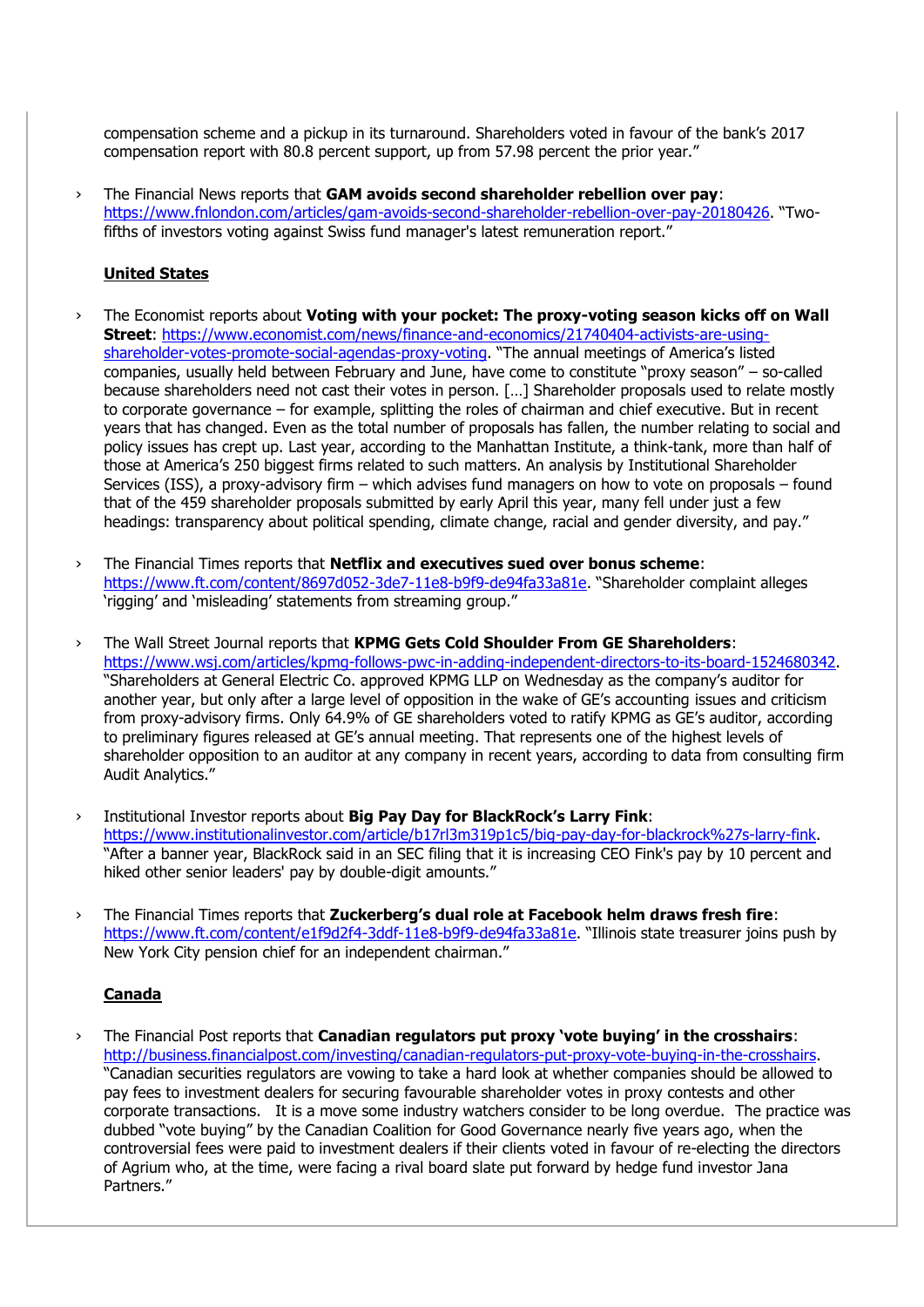## **Japan**

- › The Financial Services Agency has announced the **Publication of the "Revision of the Corporate Governance Code and Establishment of Guidelines for Investor and Company Engagement"**: <https://www.fsa.go.jp/en/news/2018/follow-up/20180330-1.html>. "The Council of Experts Concerning the Follow-up of Japan's Stewardship Code and Japan's Corporate Governance Code (Chairman: Kazuhito Ikeo, Professor of Economics and Finance, Keio University) has now published the proposal "Revision of the Corporate Governance Code and Establishment of Guidelines for Investor and Company Engagement". The Council expects that in accordance with this proposal the Tokyo Stock Exchange will promptly revise the Corporate Governance Code and the Financial Services Agency will promptly issue the Engagement Guidelines."
- › Nikkei Asian Review argues that **Investors stand to gain from Japan's corporate governance reforms**: [https://asia.nikkei.com/Opinion/Investors-stand-to-gain-from-Japan-s-corporate-governance](https://asia.nikkei.com/Opinion/Investors-stand-to-gain-from-Japan-s-corporate-governance-reforms2)[reforms2](https://asia.nikkei.com/Opinion/Investors-stand-to-gain-from-Japan-s-corporate-governance-reforms2). "Moving closer to global standards may help reduce risks and raise returns."

## **India**

- › The Economic Times reports that **Fortis Healthcare shareholders seek EGM to remove existing board members**: [https://economictimes.indiatimes.com/markets/stocks/news/fortis-healthcare](https://economictimes.indiatimes.com/markets/stocks/news/fortis-healthcare-shareholders-seek-egm-to-remove-existing-board-members/articleshow/63825365.cms)[shareholders-seek-egm-to-remove-existing-board-members/articleshow/63825365.cms](https://economictimes.indiatimes.com/markets/stocks/news/fortis-healthcare-shareholders-seek-egm-to-remove-existing-board-members/articleshow/63825365.cms). "Some minority shareholders of Fortis Healthcare have asked that the hospital group's existing board of directors be removed and replaced with three independent directors of their choice. The move comes a day before the Fortis board is expected to meet to decide on four offers that have been made to acquire stake in the group."
- › The Business Standard provides a **Point-by-point analysis of Sebi's new corporate governance framework**: [http://www.business-standard.com/article/markets/point-by-point-analysis-of-sebi-s-new](http://www.business-standard.com/article/markets/point-by-point-analysis-of-sebi-s-new-corporate-governance-framework-118040300308_1.html)[corporate-governance-framework-118040300308\\_1.html](http://www.business-standard.com/article/markets/point-by-point-analysis-of-sebi-s-new-corporate-governance-framework-118040300308_1.html). "Out of the 81 recommendations by Kotak panel, market regulator has accepted 40 proposals without any modifications; 15 with modifications; 18 were rejected and 8 have been referred to other agencies."
- › The Financial Times reports that **India targets fugitive tycoons with asset seizure act**: <https://www.ft.com/content/19f2bb3c-45f4-11e8-8ae9-4b5ddcca99b3>. "Administration passes ordinance to hold to account accused who have left country."

#### **Singapore**

- › Reuters reports that **Singapore lowers bar for proposed dual-class share listings**: [https://www.reuters.com/article/us-sgx-listing/singapore-lowers-bar-for-proposed-dual-class-share-listings](https://www.reuters.com/article/us-sgx-listing/singapore-lowers-bar-for-proposed-dual-class-share-listings-idUSKBN1H416Y)[idUSKBN1H416Y](https://www.reuters.com/article/us-sgx-listing/singapore-lowers-bar-for-proposed-dual-class-share-listings-idUSKBN1H416Y). "Singapore stock exchange plans to allow firms with an expected market capitalization of S\$300 million (\$229 million) to list with dual-class shares, versus an earlier proposed minimum of S\$500 million, a move that could give the city-state an edge over rival Hong Kong. […] Hong Kong has proposed that applicants wanting to do dual-class shares listings, which allow one set of shareholders greater voting rights than others, should have a market cap of not less than HK\$10 billion (\$1.27 billion). […] Dual-class shares have been criticized by corporate governance activists, who have warned that the structure could be abused by company insiders."
- › The Business Times reports about the **Asean Corporate Governance Scorecard: Singapore companies' progress flatlines**: [https://www.businesstimes.com.sg/asean-business/asean-corporate](https://www.businesstimes.com.sg/asean-business/asean-corporate-governance-scorecard-singapore-companies-progress-flatlines)[governance-scorecard-singapore-companies-progress-flatlines](https://www.businesstimes.com.sg/asean-business/asean-corporate-governance-scorecard-singapore-companies-progress-flatlines). "The country report for Singapore, part of the Asean Corporate Governance Scorecard 2018, indicated that the development of CG practices here has essentially flatlined, and that the gap in standards between the large-capitalisation (large-cap) companies and the rest of the field is continuing to widen."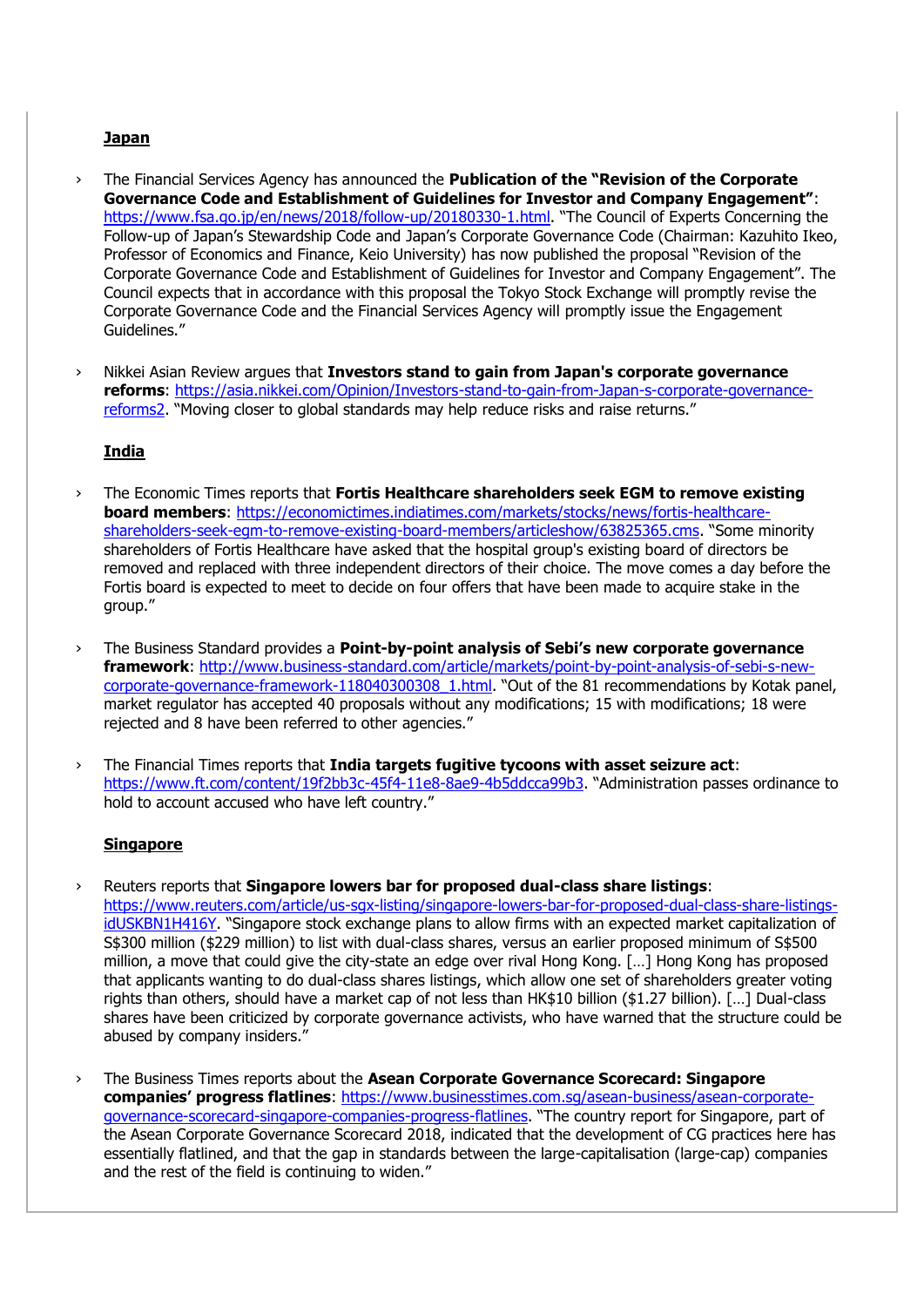## **Taiwan**

Glass Lewis reports that **FSC Taiwan's Governance Roadmap Sets Ambitious Goals for Issuers (and Investors)**: [http://www.glasslewis.com/fsc-taiwans-governance-roadmap-sets-ambitious-goals-for-issuers](http://www.glasslewis.com/fsc-taiwans-governance-roadmap-sets-ambitious-goals-for-issuers-and-investors/)[and-investors/](http://www.glasslewis.com/fsc-taiwans-governance-roadmap-sets-ambitious-goals-for-issuers-and-investors/). "Taiwan's long-awaited update to the 2013 Corporate Governance Roadmap is now available for review and public comment, the Financial Supervisory Commission Republic of China (FSC Taiwan) confirmed in a briefing. […] The Roadmap seeks to update and modernize the corporate governance framework applicable to the Taiwanese capital markets, bringing the regime in line with international best practices."

# **Israel**

- › Reuters reports that **Israel's Bezeq Telecom controlling shareholder loses board control**: [https://www.reuters.com/article/bezeq-board/update-1-israels-bezeq-telecom-controlling-shareholder-loses](https://www.reuters.com/article/bezeq-board/update-1-israels-bezeq-telecom-controlling-shareholder-loses-board-control-idUSL8N1S6060)[board-control-idUSL8N1S6060](https://www.reuters.com/article/bezeq-board/update-1-israels-bezeq-telecom-controlling-shareholder-loses-board-control-idUSL8N1S6060). "Shareholders in Bezeq Israel Telecom voted for a new board of directors that removed the controlling shareholder's majority and paved the way for an overhaul of Israel's largest telecoms group. Shareholders voted to increase the board to 13 directors from nine, but just five are considered tied to controlling shareholder B Communications. […] Interest in Bezeq's annual meeting has been building since January when activist investor Elliott said it had taken a 4.8 percent stake to push for changes in the wake of a securities investigation into the company's management and owners."
- › Reuters reports that **Teva to reduce size of board after June shareholders meeting**: [https://uk.reuters.com/article/us-teva-pharm-ind-board/teva-to-reduce-size-of-board-after-june](https://uk.reuters.com/article/us-teva-pharm-ind-board/teva-to-reduce-size-of-board-after-june-shareholders-meeting-idUKKBN1HX0VD)[shareholders-meeting-idUKKBN1HX0VD](https://uk.reuters.com/article/us-teva-pharm-ind-board/teva-to-reduce-size-of-board-after-june-shareholders-meeting-idUKKBN1HX0VD). "Three directors are stepping down from the board at Teva Pharmaceutical Industries and only one new director is being nominated to replace them, the company said on Thursday. Israel-based Teva, the world's largest generic drugmaker, is in the midst of an overhaul to deal with the \$35 billion of debt it amassed after buying Allergan's Actavis generic drug business for \$40.5 billion in 2016. Analysts and investors have criticized the company's management and board of directors for overpaying for this deal. Teva has since replaced most of its management and announced major job cuts. It has also reduced both the average tenure and age of its directors."

## **Australia**

- › The ABC reports that **AMP boss Craig Meller steps down, company apologises after scandals revealed at banking royal commission**: [http://www.abc.net.au/news/2018-04-20/amp-ceo-craig-meller](http://www.abc.net.au/news/2018-04-20/amp-ceo-craig-meller-steps-down-banking-royal-commission/9679138)[steps-down-banking-royal-commission/9679138](http://www.abc.net.au/news/2018-04-20/amp-ceo-craig-meller-steps-down-banking-royal-commission/9679138). "AMP's chief executive officer Craig Meller has quit his job with immediate effect, becoming the first senior executive to lose his job as a result of the banking royal commission. The resignation was accompanied by an unreserved apology from AMP to its customers. This week the royal commission heard AMP lied to the corporate watchdog ASIC for almost a decade to cover its practice of charging customers fees for advice that was never delivered."
- › The Australian Prudential Regulation Authority (APRA) **seeks improvement in executive remuneration practices:** [www.apra.gov.au/MediaReleases/Pages/18\\_15.aspx](http://www.apra.gov.au/MediaReleases/Pages/18_15.aspx). "The Australian Prudential Regulation Authority (APRA) today released the results of a review of remuneration practices at large financial institutions which found considerable room for improvement in the design and implementation of executive remuneration structures. […] The review found that remuneration frameworks and practices did not consistently and effectively promote sound risk management and long-term financial soundness, and fell short of the better practices set out in APRA's existing guidance. […] In response to the findings, APRA will consider ways to strengthen its prudential framework. A future review of the relevant prudential standards and guidance will take account of the forthcoming Banking Executive Accountability Regime (BEAR), as well as international best practice."